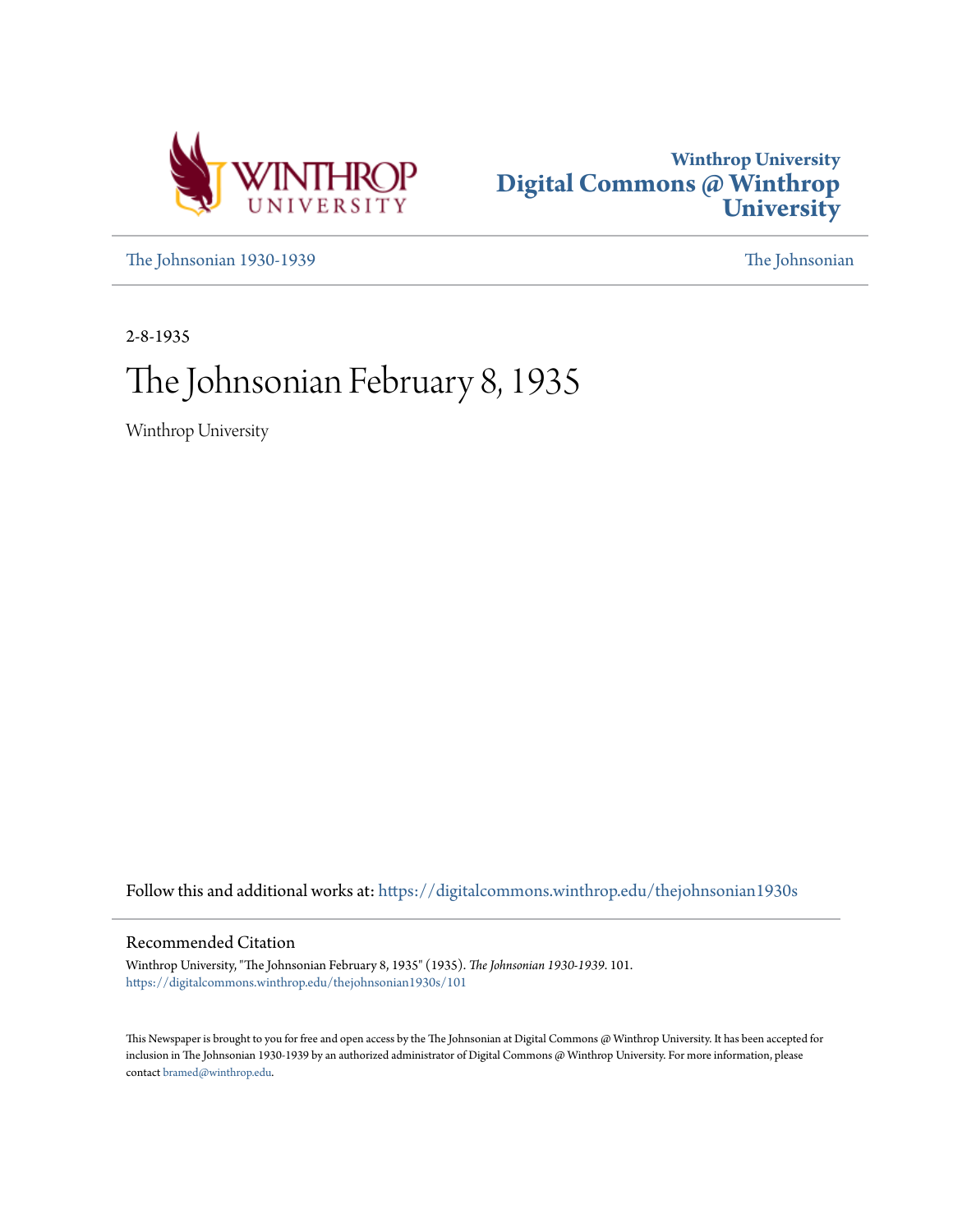# achier The Johnsonian

Winthrop College To Present MARIONETTES IN FAUST STATE HOUSE ALLOTS Jascha Heifetz To Appear

"The Green Pastures", Connelly AND UNCLE REMUS HERE WINTHROP \$215,000 **In Violin Recital Tonight** Tony Sarg Presents His World Bill Adds to Winthrop's Allot-Pulitzer Prize Play Depicts Rise FEDERATION NAMES **Famous Puppets in Artist** ment Contingent \$5,000 for **Adult Education Course Number** and Fall of Mankind Through **LIST OF INITIATES** Neare Even "Uncle Remus" and "Paud, the Pending legis lation by the Sta **HARRISON PLAYS LEAD** Twenty-Nine Winthrop Social Wicked Magician" were presented by Senate, the figures for the 1915-36 Tony Sarg's Marionettes in the Main budget of Winthrop College stand at Clubs Report 152 Pledges to Auditorium, Friday, Pebruary 1, at a 00, plus a contingent \$5,000. Drama Retains Almost Intact **Creek Letter Replation** matther and an evening performance The request of the officials of Winmasther and an evening performance,<br>respectively.<br>From Joel Chandler Harris' "Takes<br>of Uncle Remta" the miniature actors<br>appeared in the favorite stories of the<br>Tar Baby, of Brer Rabbit's Ride on<br>Berr Foats Back, and of Br **Hope Original Broadway Cast** throp College for an appropr Winthror, Pederation of Social Clubs -"Heavenly Choir" Part vantator records and the count of the limit of the limit of the limit of the limit of the limit of the limit of the limit of the period of the period of the period of the period of the following new members: \$289,745 for the 1935-36 budget wer,t The component state in the state of the state in the state in the state in the state in the state in the state in the state in the state in the state in the state in the state in the state in the state in the state in the before the budget commission. In its Jascha Heifets, distingui es." widely he alded Pulltuer prise play by Marc Conary 10, the commission recoall ow attend the co B ascha Heifets, who will appear

**VOL. XII, NO. 16** 

Catherine Hunt Pauling and Derethy Thackston Coach

#### the Play

Hencired: "That nations of the world<br>mould agree to cancel inter-allied war<br>debts" was the query updied by Margue-<br>rice Zeizler, leader of the government,<br>at a meeting of the Debatter" League,<br>at a meeting of the Debatter "Introducia" Susan," a rollicking farre in three sets, will be presented by the Senior Class of Winthrop Train-<br>ing Selvel in the Training Train-<br>ing Selvel in the Training Sehool and<br>itorium; the tentative date is Wednesday, February 6, in Clio Hall<br>The opposition, led by Rachel Hitt, at

ing Gebbol in the Training Behod is the stationary and another and a relative data is Marque in the station of the station of the Cause of the Cause of the Cause of the Cause of the Cause of the Cause of the Cause of the ment and overtherw it. The oppositor will now aucceed the government: the government; the new teader, with succeed the back-benders, such tensors of the match and the back-benders, such Mary Gallman leading, becomes the Mary Gauman leagung, accomes the<br>opposition. During the course of the<br>photo, Mary Caroline Ulmer, Lucile<br>Bigham, and Ellen Critcher made their extrimperations matden appearant. Pre-<br>exciting the discussion, Jeniel Beason.<br>Forences. Richbourg, Gardyn Norris, Jellian Maya, Mart, an Hawthorne, Jeniel Beason, Chatter and Maya Guyton, Jeniel Burdy, and Elizabeth Rel m next meeting.<br>
Rachel Hay, and<br>
Lilla Bush were elected chief whips of<br>
the sovernment, opposition, and back-<br>
benchers. respectively. They will form a<br>
benchers. respectively. They will form a<br>
committee to discuss the se er one.

erinc Hunt Paulling and Do thy Thackston are coaching the play.

## **Greenville Minister**

**Greenville Minister** consume the distribution of the stretion of the League that  $\mathbf{T}_0$  (unreduct  $\mathbf{V}$  capacity of a minister of the League. The Reverent Mr. O. R. Rhown, of a consulter would be appointed also prin

tacked the arguments of the govern-<br>ment and overthrew it. The opposition

ext mperanceus maiden speeches. Pre-

icraporamesses.<br>next meeting.<br>annie Rosenblum, Rachel Hay, and

**Example 19 and 19 and 19 and 19 and 19 and 19 and 19 and 19 and 19 and 19 and 19 and 19 and 19 and 19 and 19 and 19 and 19 and 19 and 19 and 19 and 19 and 19 and 19 and 19 and 19 and 19 and 19 and 19 and 19 and 19 and 19** 

# Virginia Bruce and Colin Clive Head Cast Of "Jane Eyre", Movie **Anche Eyre"**, Wiowie<br>
an a leader. When also the tries to the state that the state trains be translated trains be two mail black<br>
near a discharged by low and klad-<br>
near a discharged by the masser of Charles Reviewer (C

The GM D. Control of the State of the State State State State State State State State State State State State State State State State State State State State State State State State State State State State State State Stat

locale is rural England; the time<br>about midway in the past century.<br>First little Jane (Jean Darklay) is<br>an unwanted, cruelly treated step-<br>child. Thea, for acrossi years, she<br>is in an orphan anylum, first us an<br>icon-discip

The conderestor different countries. TO RFEAK IN FLORENCE parts Price, the standard by Mar-<br>
parts Price, the is a smalled by Mar-<br>
parts Price, the is a smalled by Mar-<br>
Cole and Florence Richbourg. The even temperature

of the Winthrop Alumnae Ameetation,<br>the World Economic Corresponding the World Economic Contenuor Contenuor<br>is to be held at Winthrop on Pricky. Poetry Society Elects<br>Figures 16, and Saturday, Pictures;<br>In Prick and Saturd

The play, thoroughly mode lowing cast: Glec. Ann Ware Mrs. Roger Wyndha  $m.$  "B th" Gibson Arra, Annette McCollum; Ciardum, Anny, Annette McCollum; Ciardum, Matalie, Francesca, Statistica, Maryland Wilson, Claribel Miss May Jefferson, Julie Warren<br>Amelia Pike, Madeline Padgett; Vivia: America Pare, mauching Pumpers, viving Menkins, Eleanor Hobson; and Mr.<br>Benjamin Clark, Sara Crosson, Misa Piorence A. Mims, assisted b

Mary Haynsworth, is direct

## Mr. Peyton Describes

STUDENTS TO ATTEND INTERRACIAL MEETING

Twenty-five Delegates to Repre sent Winthrop in Columbia, February 8, 9, 10

"Human Needs and World Christian ity" is the theme of an internetal con-<br>ference on religion, sponsored by Y.<br>M. C. A., Y. W. C. A., Student Volunteem, and denominational groups of<br>the state which will be held in Columida, February 8, 9, and 10

the state which will be held in Galum-<br>
the state which will be held to Galum-<br>
Distantion will be left by Mr. Jessey<br>
Distance of the State Windows of the Distance of all Millenon, Ocencral Becretary of S. V. M.<br>
Milleno Commbers, Rebecca Roberts, Etizabeth<br>Piterson, Anna Marian Busbee, Lillian<br>Hogarth, Pinkie Webb, Minna Nuess ner, Suzanne Parker, Silzabeth Byers.<br>Lacille Pearson, Louise Hall, Isabel<br>Keaton, Lina Wi-ite, Mary Louise White, and Dorothy Thackst n. The panied by Miss delegates will be note Eliza Wardlaw, Miss Sara Cragwell,<br>Miss Chlo Fink, Miss Stella Bradfield and Mrs. Reese Massey.

## **MASQUERS PRESENT A PUBLIC PERFORMANCE**

'Glee Plays the Game," by Alice Gerstenberg, Given Feb-

ruary 16th

"Glee Plays the Game," a three-a cancely by Alice Geratemberg, the wee-<br>conedy by Alice Geratemberg, the wee-<br>ond of the Masquers' semi-annual pub-<br>lie performances, will be presented in<br>Johnson Hall Auditorium Saturday evening, Pebruary 18,

Visit to The Holy Land

**FOR EXECUTE THE REPAIR OF THE REPORT OF THE REPORT OF SEVERAL EXECUTION OF SEVERAL EXECUTION CONSULTANTS AND STATE OF SEVERAL CONSULTANTS OF SEVERAL CONSULTANTS AND STATE THAT IS THE SECTION OF SEVERAL STATE THAT IS THE** 

Distinguished Munician One Gave Private Concert For **Helen Keller** 

**SUBSCRIPTION, \$1.00 A YEAR** 

PLAYS OWN COMPOSITIONS

Artist Urges Adoption of National Recove y Administration for Music

ist, will appear in a recital tenight at 8:30 in Main Auditorium. People from n<br>from<br>id to er South Carolina are exp

attend the concert<br>measurements through the state of the pair of the name of the paint of<br>measure of the paint of the continents, it is public away of two continents,<br>clysted of the continents, it is not continent of the

eifetz is a gifted com original works has never revealed,<br>but his transcriptions for violin and<br>plano, some acknowledged, others veiled<br>in anonymity, are familiar items on his concert programs. Among the composisome well are now arranged row volume and which he often plays are Rienaloy's "Rumble Bee," Hummel's "Rondo,"<br>"Bumble Bee," Hummel's "Rondo,"<br>"Sca Murmurs," Albenig" said "Sevilla," "Sca Murmurs," Albenig" "Sevilla," "Sevi several works from Debussy, in-<br>"The Afternoon of a Feun."

"The Atlernoon of a Poun."<br>
A musician always prepares for a concert," any Heileits. "One of the<br>structure free states in the state is the audience. The audience music<br>state of the state weat to the performer—the more the

Corres Bernard Shaw, after hearing the corresponding the space of the back to his dressing room, took him<br>the great violinist prom, took him<br>the beauty of his antening room, took him<br>the beauty of his music-making might<br>pr

or the gods be<br>it. So would ome jealous and destroy it. So would you mind playing one wrong note every night before you go to bed?"<br>What Heifetz describes as the most

nteresting experience of his ca a private "concert" given by him for sense of touch that enabled Miss Eeller<br>to "hear" the music, her unerring receptiveness in the to "near" the music, here unever all<br>as Relies expirements in the mond and character of each piece, the my<br>next, the mytery, the pity, the state and characterism of the whole<br>almosphere as of another state in<br>bothd, impres

ously.<br>
Miss Keller stood close behind<br>
Heifeiz touching the back of the in-<br>
(Continued on page four)

#### Dr. Phelps Addre **SECA** Greenville Alumnae

Dr. Shelton Phelps was honor-guest and speaker at a meeting of the G ville chapter of Alumnae in Green

ville chapter of Alaxonse in overcent<br>alaxonse in Oreenville, Belowing a proposition of the Alaxonse policy<br>in policy and the project of the project of the project of the distribution<br>(that of the distribution) that of the

#### CALENDAR OF EVENTS Friday<br>4:15-Physical Education Club.

**CALCON FIELD.** 4:15-Porceps a ad Scalpel Club. Tillman Hall.

Monday<br>
Monday<br>
6:30-Winthrop, Wadr Hampton,<br>
and Curry Literary Societies.<br>
Respective halls of Johnson<br>
wan

Tuesday<br>4:30-Writers' Club. Mias Hall's

home,<br>@:30—Young Femocrat Club<br>Johnson Eall Auditorium, Wednesday<br>4:30-4-R Club, Johnson Hall,

ers. Johnson Hall and

 $5.00 - Mac$ 

ranga<br>Rali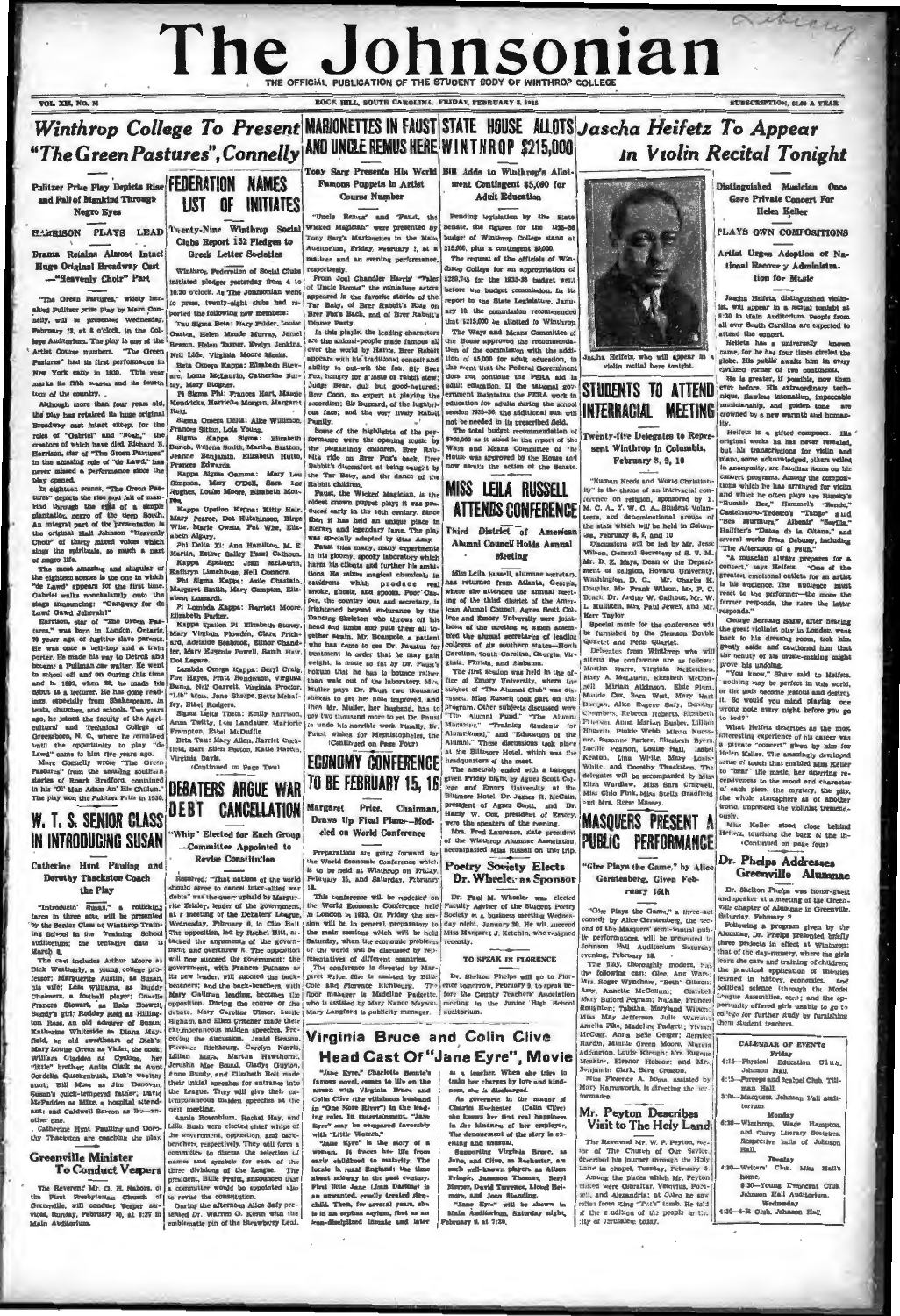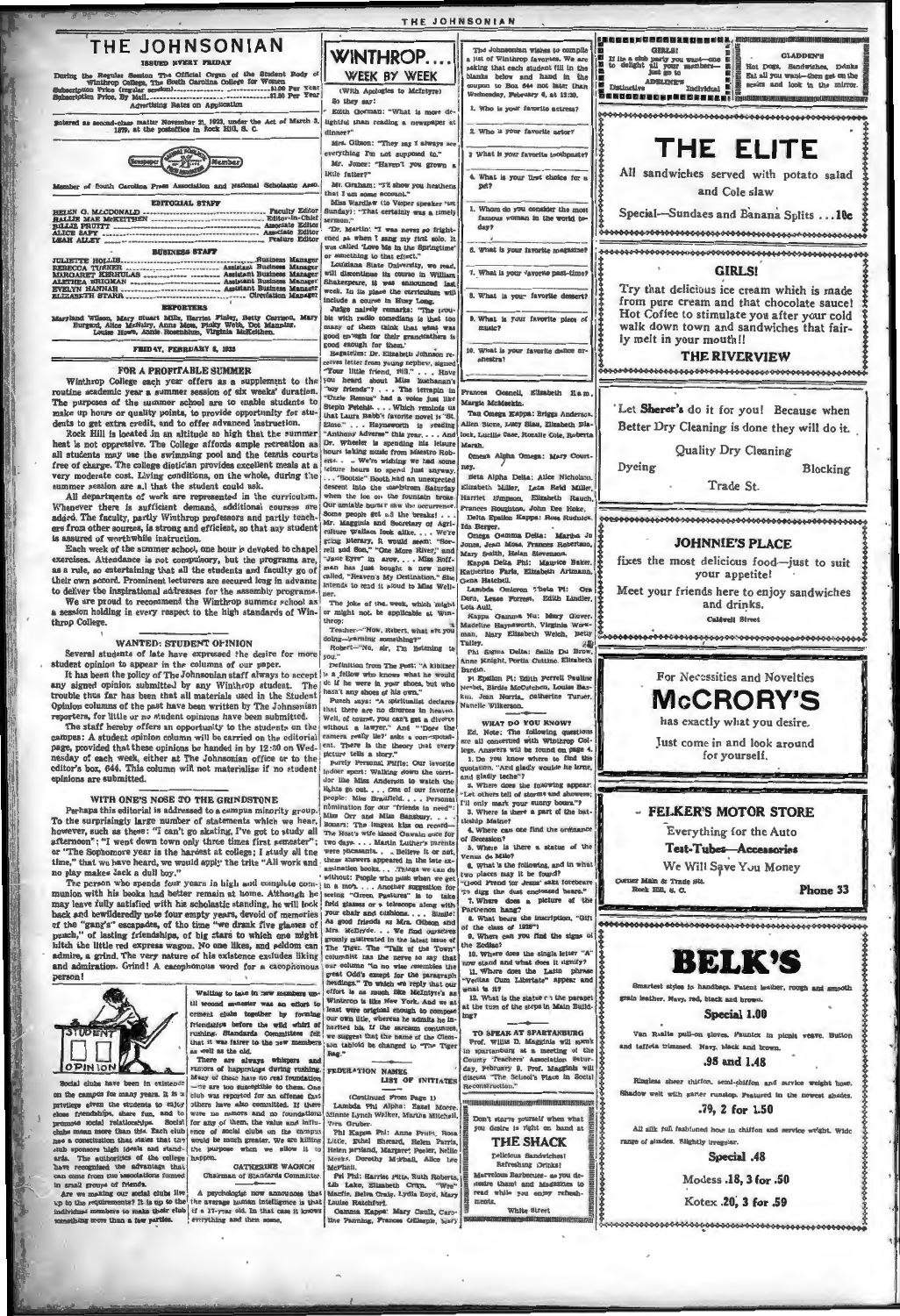# **BING CROSBY GIVES**

ers You Music of All Kin Sheet Music Wind Justruments

**EENR** 

#### Waffles! Waffles!

For something different-may we sug-<br>gest a "Waffle

Party?" The Periwinkle Tea Room

#### Rock Hill Fruit Co.

Fruits fresh from California and Florida.

alth Builder Th

...............

**GTRLS!** the new in your tes Nie easter  $-$  Boudoir Chairs

- Pontsta - constania<br>- Coffee Tables

R. as Furniture Co. 

An Insurance Policy is a w ful graduating gift-Seniors Sugg est one to your family.

Independent **Insurance Agency JAMES STEED** 

and refresh yourself at **ADAM'S LUNCH STAND** 

sk the sirl who's esten of if you doubt the delief

the hot dogs and sandwic

Coca-Cola is Always Refreshing-<br>Refreshing-<br>Before going to bed-<br>Just before classand in the afte **Rock Hill** Coca-Cola Bottling

Company<br>W. M. Mauidin

Energessepperson Buy Flowers for your Valentine Party -they're just the<br>thing for decorations and favors.

**KIMBALL'S FLOWER HOUSE:** Fort Road<br>IBEBEBERBERGESSEER

Engraved

 $Cards...$ Latest type styles in engraving and most<br>reasonable prices

ever known, The Record Printing Co. Incorporate

**ROGER BROOKS, May** ue 164

l'iampion St., in the second block

PING PONG - TABLE

Famous Radio and Movie Star Loses Bet With Clemson College Lads

The two freshmen over on "K" comany who made that bet with Bing Crosby on the Stanford-Alabama gam Grouby on the Stanford-Albhouns game<br>of the results of the New Year's nearest integrals the tear won as a remain<br>of the wager. It turned up this other by the state of<br> $\Delta t$  the wager. It turned up the<br>design team of the s

 $\frac{1}{13}$ dinals ... Ouch!

Ouch!<br>Eling Crosby<br>That pretty well tells the whole ste

That predicts are the Lawrence on the Lawrence of the Lawrence on the Lawrence on the Lawrence on the Lawrence Computer (Computer Computer) (Computer (Computer) (Computer) (Computer) (The lawrence of the radio of the law

ment.<br>The pian submitted by interested<br>parties that a monument be crected<br>appl, say just north of the sheep barna,<br>in memory of the freehmen who know spot, asy just norm of the resep barral,<br>In memory of the freshmen who knew<br>Crosby have all been discarded. So has<br>the one of having sculptor Abe David-<br>son do a statue of Bing crooning. "Par-<br>don My Southern Dissent" and table as a base. But they'll find a place for it yet, and Bing will always find a warm spot in the hearts of the fre

Mr. and Mrs. McCain **Hosts To Fraternity** 

d Mrs. J. W. McC tertained the members of The Book<br>and Key, honorary schobastic fratern-<br>ity, at their home on Oakland Avenue, Saturday afternoon, Pebruary 2. Dr.<br>Donnis Martin, Dr. and Mrs. Paul M. Wheeler were special guests. Dr. Pitts, treater read several sonnets which relays. Wheeler had been submitted by members of his lass in Poetics.

 $\overline{M}$ bers of The Book and Key wh members of the Book and tey who were present at the party were Hallie Mass Mary Magginis. Billie Pruiti, Dorothy Chambers, Christine White, Warry Magginis Mary Mass, Married The Pieley. Mary Mous, Martha Tolberts Mary Loui Mamle Sartor, Louise Peace, and Al mira Ja

And then there was the frivolous<br>ickpocket who couldn't take things pickpocket<br>seriously,

> Robertson's **Sporting Goods** Next to London Printery

**Union Hardware Roller Skates** 

For excellent service For superb quality of gas and oil-

Texaco Service  $J.$  R. LOUGH J. P. NEELY

Eckerde \*\*\*\*\*\*\*\*\*\*\*\*\*\*\*\*\*\*



128 North Types Sta

BE STYLISH!<br>
Be skylish, and learn to kuit! The<br>
"Y" anomores a knitting class of<br>
those interested in learning to tother<br>
those interested in learning to tother<br>
library of Johnnon Hall. If you can<br>
not knit, bring a smal come over and get ideas for some-

THE JOHNSONIAN

expert, will be the instructor.<br>Y. W. C. A. DUTEREST GROUP Music Students Heard Weekly Recital In

Winthrop College Department of Music presented the following program<br>at its weekly recital, Tuesday, Pebruary

 $6.46$ Cherry Bl ma Whistophia Ches  $n<sub>0</sub>$ ce on the Lawn, Littoff; Laun

By Psychology Club

New members were checked to the Peychnoy (Olb a meeting Pricky Polyhong Color and Peychnoy 3. In the discrete in administration in the line of the checked in the interaction of the checked in the line of the Walter, Check

#### **Archimedeans Elect Second Term Officers**

Miss Mary G. Pope talked on The neeting of the Archi

meeting of the Archimedeans,<br>At the conclusion of the program, the<br>following officers were circted for sec-<br>and semestar: Ruth MePadden, preasured ont;<br>dentity defined Chart; vice-president,<br>viconorus King, secretary; and

#### Winthrop Alumna In Indian Service

Nancy Hines Brignan (Mrs. W. B. 19, is teaching music in Curter Seminary. Ardmore, Oklahoma. This is he third year in the American Indian Ser-

vice.<br>Carter Seminary is a school for<br>Chicksaaw, Checkav, and Cherokee Indiana. White small, the school is one<br>of the show places of the American<br>Indian Service.

#### "The Boor" Acted At **Meeting of Masquers**

The Boor." a small play by The Control of the presented at a meeting of the Manguers that at accompanies of the Manguers of the play, which is a start and in a share a start and the state and in settling will be acted by " are is directing the ne

**Education Club Reviews School System Changes** 

Changes We Should Like to See in Columbus 1994<br>The Educational System of South Carlins was the therme of the discussion<br>led by Katkryn Boyd and Juram At a list in the Shenentary of the Shenentary<br> $\lambda$ . Each Education Club

**Swimming Club Elects** Four Class Managers

Form Touchberry was chosen man-<br>now of the denker Chas swimming tenm at a meeting of the Swimming Chab.<br>Wednesday, January 30. Helife Chab.<br>Neveney was elected 7-minor Managery.<br>Levenen Calloway, Sephonore Man-<br>Namager .

#### A CHILD PRODIGY Heifetz Once Refused to Play Before Huge Audience at Odessa, Russia

**TEMPERAMENTAL AS** 

Imagine Jascha Helfets refusing to play his violin until his friends promised that he could ride on the merrygo-round! It seems entirely too insaible a story to er dit to the famous genius; and, yet, such a thing

famous genlar; and, yet, such a thing<br>actually happened. The incleased cocurred in Codema Counting Russia. Teenly-eight years ago, where<br>the Helfets was the child produgy who can be to concert a dressed in "Lord Fauntie"<br>

The union of the state of the state of the state of the state of the state of the state of the state of the state of the state of the state of the state of the state of the state of the state of the state of the state of t anount of persuasion could change<br>determination of his "temperation" and the special " mind. At length, having extend this designation<br>at the appreciation with his designation is appreciated that he would perform<br>te condi on one condition: that he be possed on one condition: that he be possible a "hobby-horse" on the rt. His frier ed; and forthwith.

## **Russian To Talk To** Young Democrats

A country and the state of the state of the state of the State Resident Chevan Pennet and the State Park of the State of the Architecture of the Architecture of the Architecture of the State of the State of the State of th

## Gym-Cracks ay of you would like to p

How many of you would like to play like to play voltain the area<br>of your would like to play voltage bout? It is a great game –<br>some-connection of the play over . There is taked in the state of the<br>distribution of the grid

"Diddie" has gone and got us in<br>an Intercollegiate Telegraphic Swim-<br>ming Masi. It is the Bouthern Division<br>located at Plorida State College for<br>Women at Tallahassee! We make the records here at coilege and send their records nere at coutege and send them<br>in-and we get our numes in the paper!<br>"Pinkle" Webb is very "regusted."<br>Sinc walks all the way to Roddey for<br>clogging and then (along with others)<br>walls for class—which is meeting in t

which for class—which is meeting in the grain of the ways the grain is grain.<br>The there was the grain via booked phasement, Barerovi basement, in Regular<br>states, in the gravitation of the Correlation of the grain state (s

ug pr

ne an-get busy. Have

## Forceps and Scalpel<br>Will Study Parasites

"Domestic Parasites" will be the subject of discussion at the meeting of the<br>Forcepa and Beapel Olub Priday, February 4, at 4:15 o'clock, in Tillman Hall.

DIL PHELPS GUEST AT DINNER FIRE THERE OURSE TO USE THE RESERVE TO THE RESERVE CONDUCT USE THE RESERVE CONTINUES TO CONTROL THE CONTROL CONTROL CONTROL CONTROL CONTROL CONTROL CONTROL AND SERVED TO CONTROL ASSEMBLY THE DESCRIPTION OF THE POLE CONTRO

#### SPEND DAY IN COLUMBIA

Dr. Shelton Phelps and Dr. James<br>3. Kinard spent Tuerday, Pebruary 5.<br>3. Columbia on business.

|  | <b>Rock Hill Hardware</b> |      |  |
|--|---------------------------|------|--|
|  |                           |      |  |
|  |                           | Also |  |
|  |                           |      |  |

\*\*\*\*\*\*\*\*\*\*\*\*\*\*\*\*\*\*\*\*\*\*\*\*\*\*\*\*\*\*\*

\*\*\*\*\*\*\*\*\*\*\*\*\*\*\*\*\*\*\*\*\*\*\*\*\*\*\*\*\*\*

# **MERIT SHOE CO.**

**BIGGERS BROTHERS, Inc.** 

**Wholesale Dealers** 

Fruits, Vegetables and Country Produce

501-3-5 S. College Street

**RAKER'S SHOE RENURY** 

Repairs All Kinds of Worn-Out Shoes

Have your heels built up and your shoes

half-soled, at prices that will please you!

**SKATES** 

**Ball Bearing, Metal or Leather B** 

51.65

Allo and Kay

 $C_{\Omega}$ 

more in any

New spring patterns arriving daily, Featuring new-<br>est creations in Women's Footwear. Swirl, Chamois,<br>Quail and Buck. Thes. are shown in White, Brown--<br>White, Blue-White,



2 Pair \$1.10

Merit Shoe Co., Inc. 126 MAI?' ST. **ROCK HILL**  $\leq C$ ------------------------------------

Gaymode for beauty-for wear! **Silk Hose** Popularly priced at **70°** See the lovely new "Shad-ow Clear" chiffons with<br>silk picot top! Or the semi-

C. PENMEY Co. inc

 $_{\rm circ}$  sumding and Lean form of Savings is the backbone of Mational Thrift. Everyther pou $_{\rm 2}$  symme are homes. Everywhere pou $_{\rm 100}$  mass and find these homes imageed by Building and Leon assistance. You may join

This A-sociation is in positom to make iouns on new houses and

**JANGARY SERIES STILL OPEN** 

Shares \$1.00 Per Month

**Mechanics Building and Loan** 

**Association** 

Member Federal Home Loan Bank System

P. W. SPENCER, Sec'y-Treas,

service weight with mer-<br>cerized top and sole! Smart cerized top and sole i Smart<br>Thrush and many others!<br>Thrush and many others!<br>You're sure of real value<br>in Gaymode—Penney's own<br>brand! Sizes 81/2-101/2!

**Proof Is Everywhere**